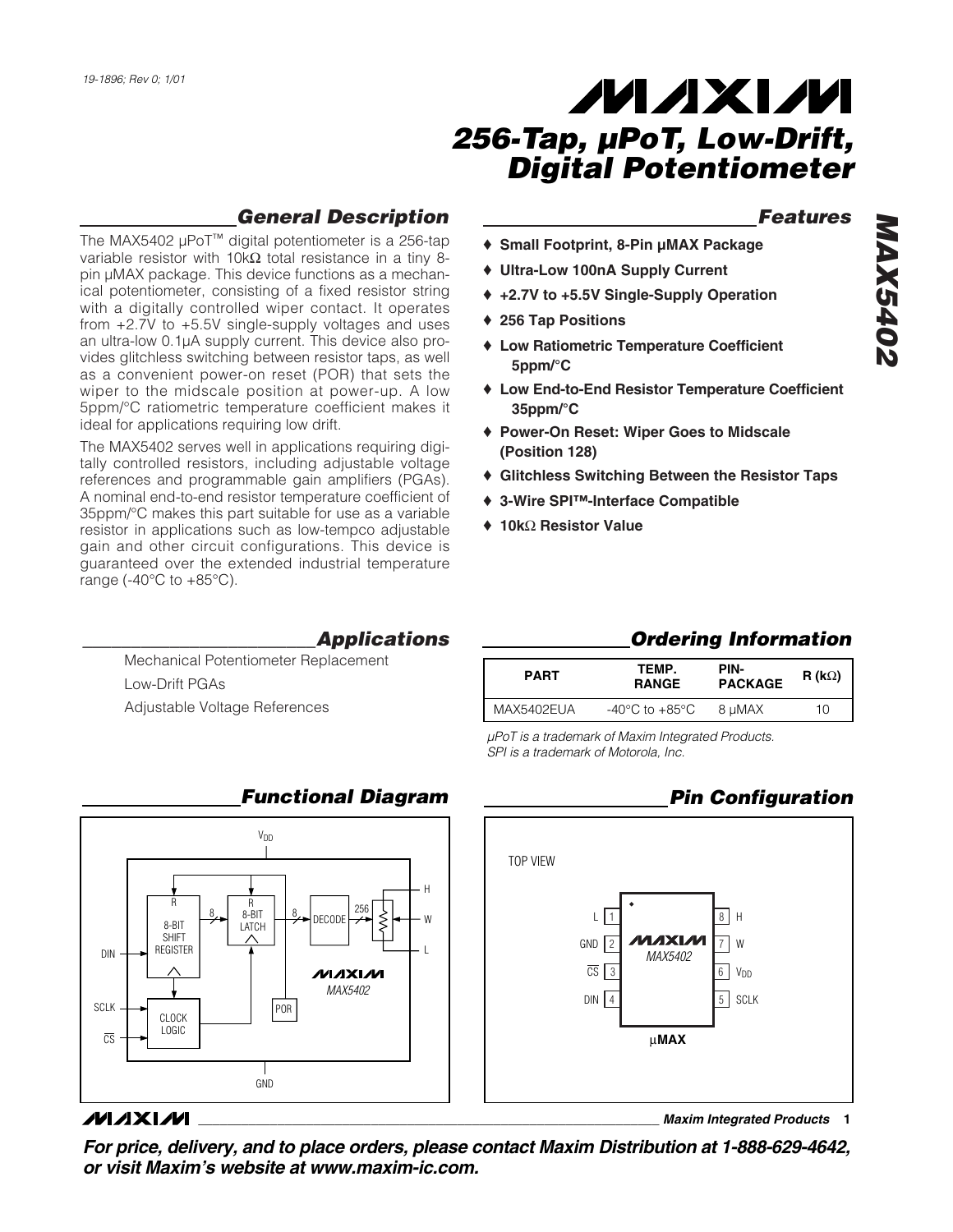### **ABSOLUTE MAXIMUM RATINGS**

| Maximum Continuous Current into Pins H. L. and W 1mA  |  |
|-------------------------------------------------------|--|
| Continuous Power Dissipation ( $T_A = +70^{\circ}C$ ) |  |
| 8-Pin µMAX (derate 4.1mW/°C above +70°C) 330mW        |  |

| Operating Temperature Range 40°C to +85°C |  |
|-------------------------------------------|--|
|                                           |  |
| Storage Temperature Range -65°C to +150°C |  |
| Lead Temperature (soldering, 10s)+300°C   |  |

*Stresses beyond those listed under "Absolute Maximum Ratings" may cause permanent damage to the device. These are stress ratings only, and functional operation of the device at these or any other conditions beyond those indicated in the operational sections of the specifications is not implied. Exposure to absolute maximum rating conditions for extended periods may affect device reliability.*

## **ELECTRICAL CHARACTERISTICS**

(V<sub>DD</sub> = +5V, V<sub>H</sub> = V<sub>DD</sub>, V<sub>L</sub> = 0, T<sub>A</sub> = T<sub>MIN</sub> to T<sub>MAX</sub>. Typical values are at V<sub>DD</sub> = +5V, T<sub>A</sub> = +25°C, unless otherwise noted.)

| <b>PARAMETER</b>                                     | <b>SYMBOL</b>             | <b>CONDITIONS</b>                             | <b>MIN</b>          | <b>TYP</b> | <b>MAX</b>          | <b>UNITS</b> |  |
|------------------------------------------------------|---------------------------|-----------------------------------------------|---------------------|------------|---------------------|--------------|--|
| DC PERFORMANCE (Voltage-Divider Mode)                |                           |                                               |                     |            |                     |              |  |
| Resolution                                           | $\mathsf{N}$              |                                               | 8                   |            |                     | <b>Bits</b>  |  |
| Integral Nonlinearity (Notes 1, 2)                   | <b>INL</b>                |                                               |                     |            | ±1/2                | <b>LSB</b>   |  |
| Differential Nonlinearity<br>(Notes 1, 2)            | <b>DNL</b>                |                                               |                     |            | ±1                  | <b>LSB</b>   |  |
| End-to-End Resistor Tempco                           | TCR                       |                                               |                     | 35         |                     | ppm/°C       |  |
| Ratiometric Resistor Tempco                          |                           |                                               |                     | 5          |                     | ppm/°C       |  |
| Full-Scale Error                                     |                           |                                               |                     | $-6$       |                     | <b>LSB</b>   |  |
| Zero-Scale Error                                     |                           |                                               |                     | $+6$       |                     | <b>LSB</b>   |  |
| <b>DC PERFORMANCE</b> (Variable-Resistor Mode)       |                           |                                               |                     |            |                     |              |  |
| Resolution                                           | N                         |                                               | 8                   |            |                     | <b>Bits</b>  |  |
| Integral Nonlinearity                                | INL                       | $VDD = +5V$                                   |                     |            | ±1                  | <b>LSB</b>   |  |
| (Notes 1, 3)                                         |                           | $VDD = +3V$                                   |                     |            | ±3                  | <b>LSB</b>   |  |
| Differential Nonlinearity                            | <b>DNL</b>                | $VDD = +5V$                                   |                     |            | ±1/2                | <b>LSB</b>   |  |
| (Notes 1, 3)                                         |                           | $VDD = +3V$                                   |                     |            | ±1/2                | <b>LSB</b>   |  |
| <b>DC PERFORMANCE</b> (Resistor Characteristics)     |                           |                                               |                     |            |                     |              |  |
| Wiper Resistance (Note 4)                            | Rw                        | $VDD = +5V$                                   |                     | 275        |                     | Ω            |  |
|                                                      |                           | $VDD = +3V$                                   |                     |            | 550                 |              |  |
| Wiper Capacitance                                    | $\mathrm{C}_{\mathsf{W}}$ |                                               |                     | 46         |                     | pF           |  |
| End-to-End Resistance                                | R <sub>HL</sub>           |                                               | 7.5                 | 10         | 12.5                | kΩ           |  |
| <b>DIGITAL INPUTS</b>                                |                           |                                               |                     |            |                     |              |  |
| Input High Voltage                                   | V <sub>IH</sub>           |                                               | $0.7 \times V_{DD}$ |            |                     | V            |  |
| Input Low Voltage                                    | $V_{\parallel L}$         |                                               |                     |            | $0.3 \times V_{DD}$ | V            |  |
| Input Leakage Current                                |                           |                                               |                     |            | ±1.0                | μA           |  |
| Input Capacitance                                    |                           |                                               |                     | 5          |                     | pF           |  |
| TIMING CHARACTERISTICS (ANALOG)                      |                           |                                               |                     |            |                     |              |  |
| Wiper-Settling Time                                  | ts                        | To 50% of final value from code 0 to code 128 |                     | 100        |                     | ns           |  |
| TIMING CHARACTERISTICS (DIGITAL) (Note 5) (Figure 2) |                           |                                               |                     |            |                     |              |  |
| <b>SCLK Clock Period</b>                             | tcp                       |                                               | 100                 |            |                     | ns           |  |
| <b>SCLK Pulse Width High</b>                         | tch                       |                                               | 40                  |            |                     | ns           |  |

**MAXIM**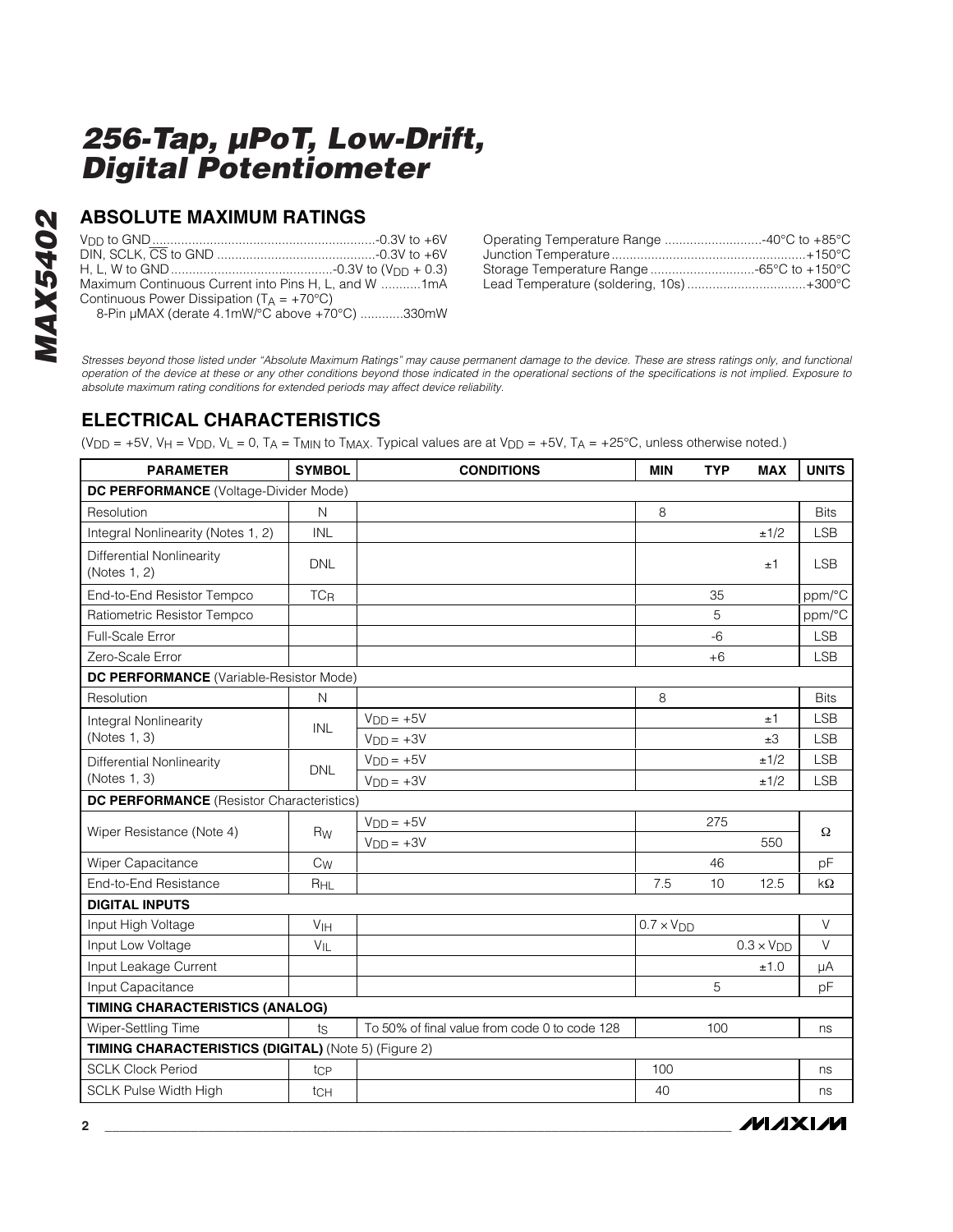## **ELECTRICAL CHARACTERISTICS (continued)**

(V<sub>DD</sub> = +5V, V<sub>H</sub> = V<sub>DD</sub>, V<sub>L</sub> = 0, T<sub>A</sub> = T<sub>MIN</sub> to T<sub>MAX</sub>. Typical values are at V<sub>DD</sub> = +5V, T<sub>A</sub> = +25°C, unless otherwise noted.)

| <b>PARAMETER</b>                                   | <b>SYMBOL</b>    |                          | <b>CONDITIONS</b> | <b>MIN</b>  | <b>TYP</b> | <b>MAX</b> | <b>UNITS</b> |
|----------------------------------------------------|------------------|--------------------------|-------------------|-------------|------------|------------|--------------|
| <b>SCLK Pulse Width Low</b>                        | tcL              |                          |                   | 40          |            |            | ns           |
| CS Fall to SCLK Rise Setup Time                    | tcss             |                          |                   | 40          |            |            | ns           |
| SCLK Rise to $\overline{\text{CS}}$ Rise Hold Time | tcsh             |                          |                   | $\mathbf 0$ |            |            | ns           |
| <b>DIN Setup Time</b>                              | tps              |                          |                   | 40          |            |            | ns           |
| <b>DIN Hold Time</b>                               | t <sub>DH</sub>  |                          |                   | $\mathbf 0$ |            |            | ns           |
| SCLK Rise to CS Fall Delay                         | tcso             |                          |                   | 10          |            |            | ns           |
| CS Rise to SCLK Rise Hold                          | t <sub>CS1</sub> |                          |                   | 40          |            |            | ns           |
| CS Pulse Width High                                | tcsw             |                          |                   | 100         |            |            | ns           |
| <b>POWER SUPPLIES</b>                              |                  |                          |                   |             |            |            |              |
| Supply Voltage                                     | V <sub>DD</sub>  |                          |                   | 2.7         |            | 5.5        | V            |
| Supply Current                                     | IDD              | $\overline{CS}$ = SCLK = | $VDD = +5V$       |             | 0.8        | 5          | μA           |
|                                                    |                  | $DIN = VDD$              | $VDD = +2.7V$     |             | 0.1        |            | μA           |

**Note 1:** Linearity is defined in terms of the H-to-L code-dependent resistance.

**Note 2:** The DNL and INL are measured with the potentiometer configured as a voltage-divider with H = V<sub>DD</sub> and L = 0. The wiper terminal is unloaded and measured with an ideal voltmeter.

**Note 3:** The DNL and INL are measured with the potentiometer configured as a variable resistor. H is unconnected and L = 0. The wiper terminal is driven with a source current of 200 $\mu$ A at  $V_{DD} = +3V$  and 400 $\mu$ A at  $V_{DD} = +5V$ .

**Note 4:** The wiper resistance is the worst value measured, injecting a current,  $I_W = V_{DD}/R_{HL}$  into terminal W.

**Note 5:** Digital timing is guaranteed by design.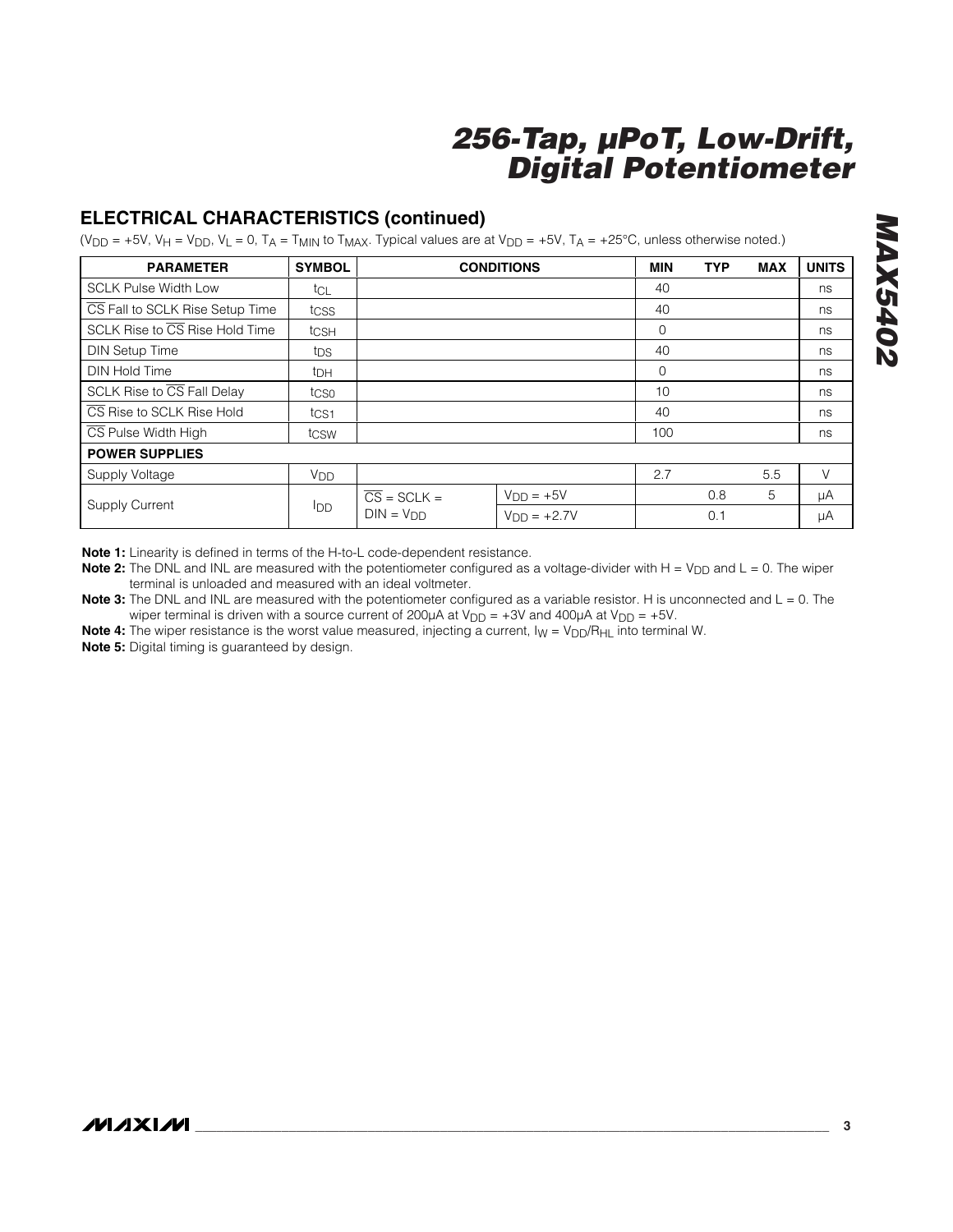

**MAXIM** 

MAX5402 Toc02

MAX5402 Toc04

MAX5402 Toc06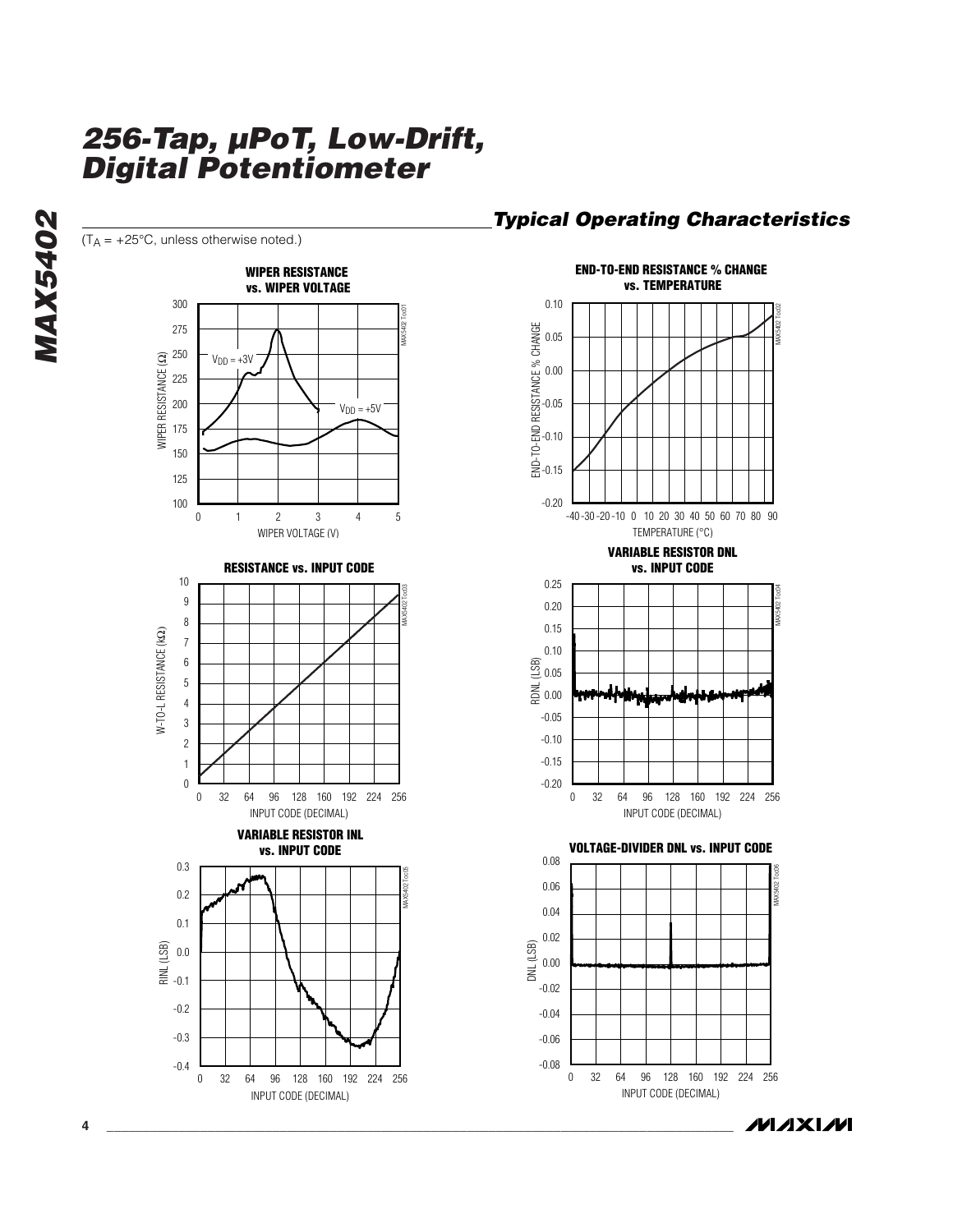## *Typical Operating Characteristics (continued)*



*Pin Description*

MAX5402 Toc10

MAX5402 Toc08

| <b>PIN</b>    | <b>NAME</b>            | <b>FUNCTION</b>                                     |  |  |
|---------------|------------------------|-----------------------------------------------------|--|--|
|               |                        | Low Terminal of Resistor                            |  |  |
| $\mathcal{P}$ | <b>GND</b>             | Ground                                              |  |  |
| 3             | $\overline{\text{CS}}$ | Chip Select Input                                   |  |  |
| 4             | <b>DIN</b>             | Serial Data Input                                   |  |  |
| 5             | <b>SCLK</b>            | Serial Clock Input                                  |  |  |
| 6             | V <sub>DD</sub>        | Power Supply. Bypass with a 0.1µF capacitor to GND. |  |  |
|               | W                      | Wiper Terminal                                      |  |  |
| 8             | н                      | High Terminal of Resistor                           |  |  |

#### $(T_A = +25^{\circ}C,$  unless otherwise noted.)

**MAXIM** 

*MAX5402*

**MAX5402**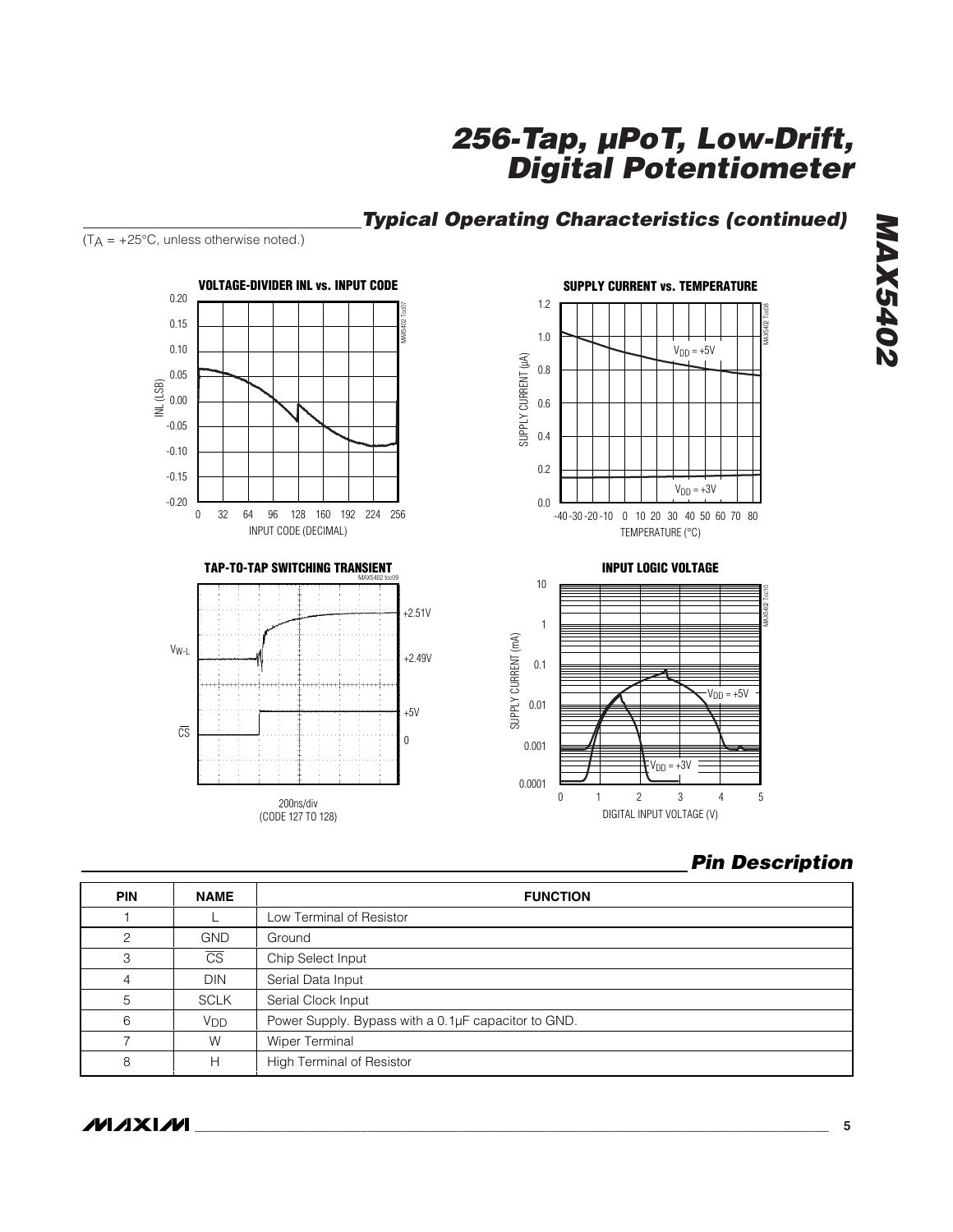



*Figure 1. Serial Interface Timing Diagram*



*Figure 2. Detailed Serial Interface Timing Diagram*

#### *Detailed Description*

The MAX5402 consists of 255 fixed resistors in series between pins H and L. The potentiometer wiper (pin W) can be programmed to access any one of the 256 different tap points on the resistor string. The MAX5402 has an SPI-compatible 3-wire serial data interface to control the wiper tap position. This write-only interface contains three inputs: Chip Select  $(\overline{CS})$ , Data In (DIN), and Data Clock (SCLK). When  $\overline{CS}$  is taken low, data from the DIN pin is synchronously loaded into the 8-bit serial shift register on the rising edge of each SCLK pulse (Figure 1). The MSB is shifted in first, as shown in Figure 3. Note that if  $\overline{CS}$  is not kept low during the entire data stream, the data will be corrupted and the device

will need to be reloaded. After all 8 data bits have been loaded into the shift register, they are latched into the decoder once CS is taken high. The decoder switches the potentiometer wiper to the tap position that corresponds to the 8-bit input data. Each resistor cell is 10kΩ/255 or 39.2Ω for the MAX5402.

The MAX5402 features POR circuitry. This sets the wiper to the midscale position at power-up by loading a binary value of 128 into the 8-bit latch. The MAX5402 can be used as a variable resistor by connecting pin W to either pin H or L.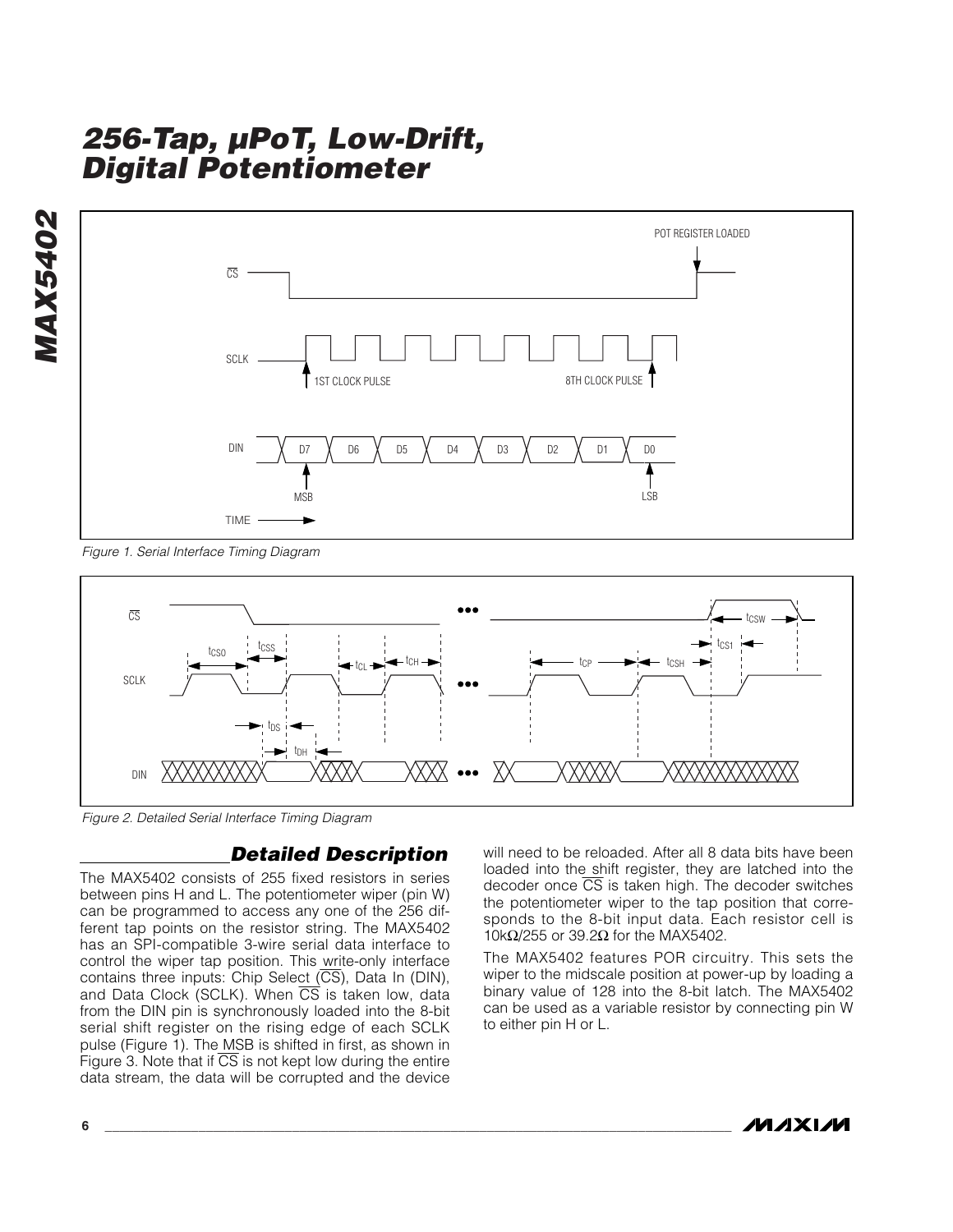| Data Word<br><b>BO</b> (D7) | B1(D6) | B2(D5) | B3(D4) | B4(D3) | B5(D2) | B6(D1) | B7(D0)               |
|-----------------------------|--------|--------|--------|--------|--------|--------|----------------------|
| (MSB)<br>First Bit In       |        |        |        |        |        |        | (LSB)<br>Last Bit In |

*Figure 3. Serial Data Format*

#### *Applications Information*

The MAX5402 is intended for a variety of circuits where accurate, fine-tuned adjustable resistance is required, such as in adjustable voltage or adjustable gain circuit configurations. The MAX5402 is used in either a potentiometer divider or a variable resistor configuration.

#### *Adjustable Current to Voltage Converter*

Figure 4 shows the MAX5402 used with a MAX4250 low-noise op amp to precisely tune a current-to-voltage converter. Pins H and W of the MAX5402 are connected to the node between R3 and R2, and pin L is connected to ground.

#### *Adjustable Gain Amplifier*

The MAX5402 is used again with the MAX4250 to make a digitally adjustable gain circuit as shown in Figure 5. The normal feedback resistor is replaced with the MAX5402 in a variable resistor configuration, so that the gain of the circuit can be digitally controlled.

#### *Adjustable Voltage Reference*

In Figure 6, the MAX5402 is shown with the MAX6160 to make an adjustable voltage reference. In this circuit, the H pin of the MAX5402 is connected to the OUT pin of the MAX6160, the L pin of the MAX5402 is connected to GND, and the W pin of the MAX5402 is connected to the ADJ pin of the MAX6160. The MAX5402 allows precise tuning of the voltage reference output. A low 5ppm/°C ratiometric tempco allows a very stable adjustable voltage overtemperature.







*Figure 5. Noninverting Amplifier*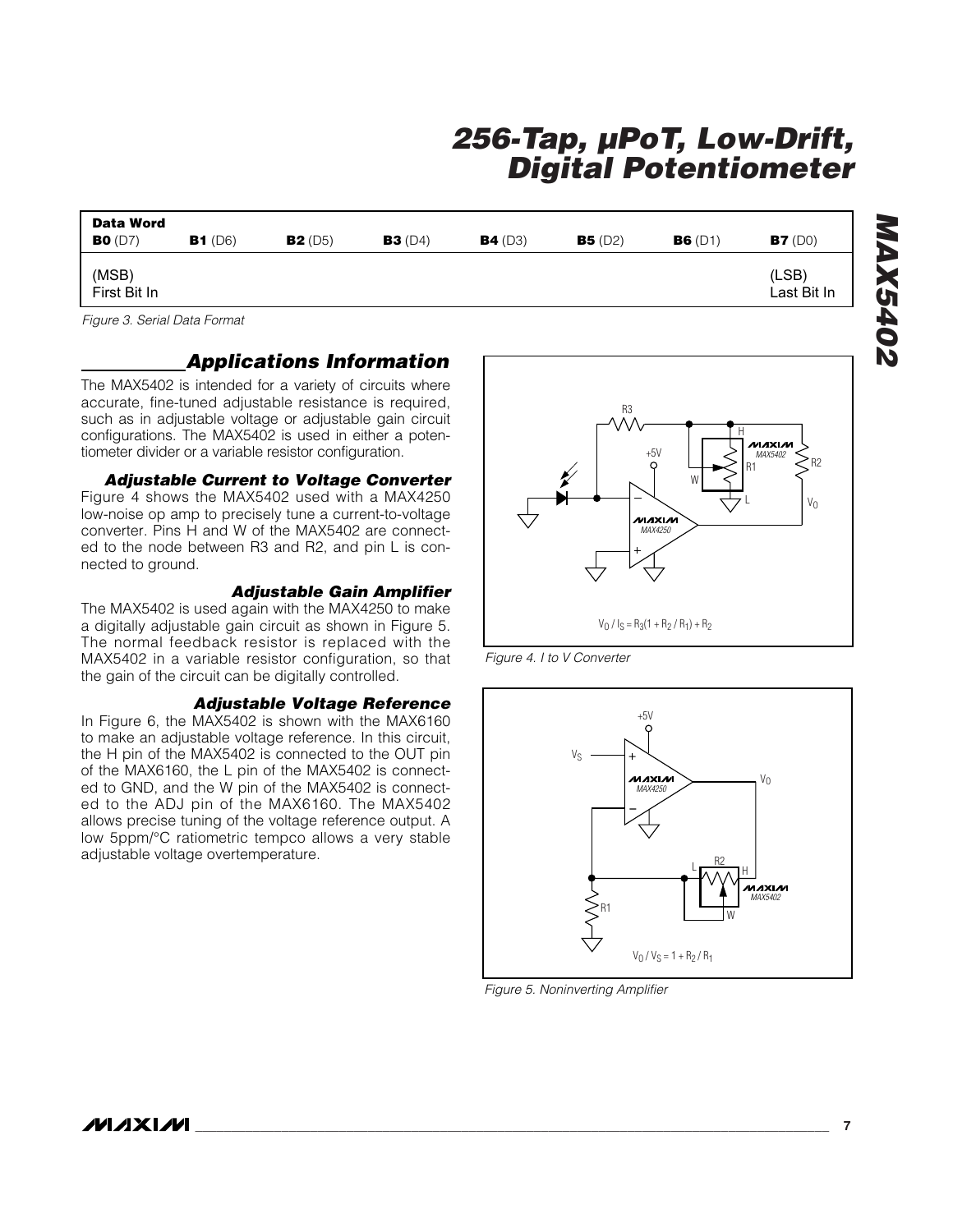

*Chip Information*

TRANSISTOR COUNT: 3475 PROCESS: BiCMOS

*Figure 6. Adjustable Voltage Reference*